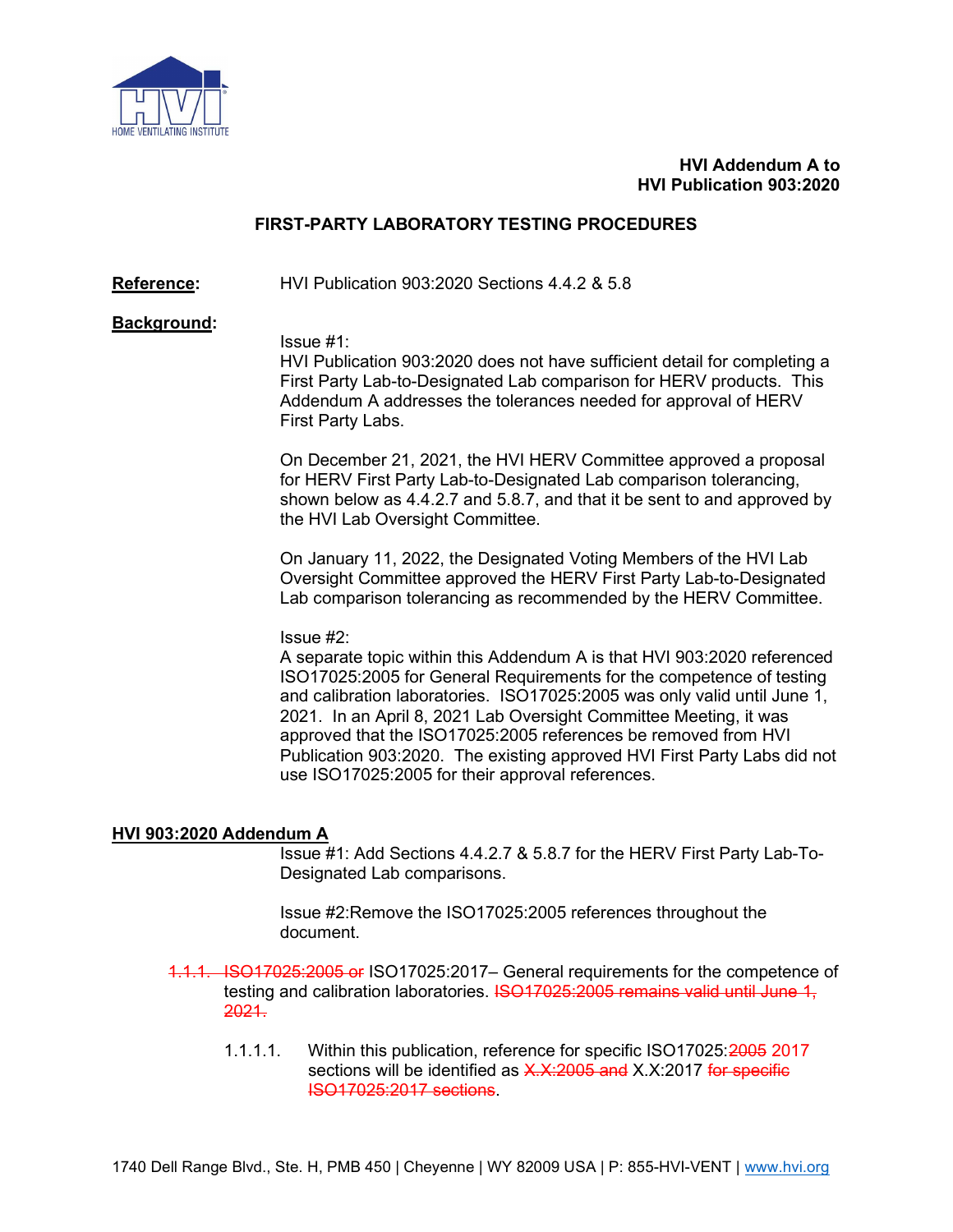- 4.1.4. Laboratory accreditation to **ISO17025:2005 or ISO17025:2017** 
	- 4.2.2.1. Laboratory personnel conducting the testing shall be properly trained and qualified. Personnel will be assessed per 5.2:2005 or 6.2:2017. Assessment team will utilize Applicant's training records as well as onsite observation.
	- 4.2.2.2. Environmental controls will be assessed per 5.3.2:2005 or 6.3.3:2017.
	- 4.2.2.3. Testing and calibration will be assessed per 5.6.2.1:2005 or 6.4:2017
	- 4.4.2.7 Tolerances for HERV First Party Lab-To-Designated Lab comparisons
		- 4.4.2.7.1 Airflow Use same tolerancing (5%) and comparison method of HVI 903 Section 4.4.2, excluding 4.4.2.5 (sound) for Net Supply Airflow. Actual static pressure is recorded and not the traditional rounded to 25 Pa, 50 Pa, 75 Pa … etc. rating points.
		- 4.4.2.7.2 Energy 5% comparison tolerance for SRE and TRE percentages at -25°C, 0°C and 35°C. relative to designated laboratory tested values. Example – Designated Lab SRE testing results of 70% SRE. Applicant lab would have to show SRE results between 66.5% (70%x.95) and 73.5% (70%x1.05).
		- 4.4.2.7.3 Product The product selected for the First-Party Lab-to-Designated Lab comparisons must have the full range of air and energy performance capability that the lab will use as their HVI Approved Lab scope.
		- 4.4.2.7.4 HERV lab comparisons are to use SI units and single decimal points.
	- 5.8.7 Tolerances for annual audit HERV First-Party Lab-to-Designated Lab comparisons
		- 5.8.7.1 Airflow Use same tolerancing (5%) and comparison method of HVI 903 Section 4.4.2, excluding 4.4.2.5 (sound) for Net Supply Airflow. Actual static pressure is recorded and not the traditional rounded to 25 Pa, 50 Pa, 75 Pa … etc. rating points.
		- 5.8.7.2 Energy 5% comparison tolerance for SRE and TRE percentages at -25°C, 0°C and 35°C. relative to designated laboratory tested values. Example – Designated Lab SRE testing results of 70% SRE. Lab would have to show SRE results between 66.5% (70%x.95) and 73.5% (70%x1.05).
		- 5.8.7.3 Product The lab must test an ERV for the annual audit if they wish their HVI Approved Lab scope to include First-